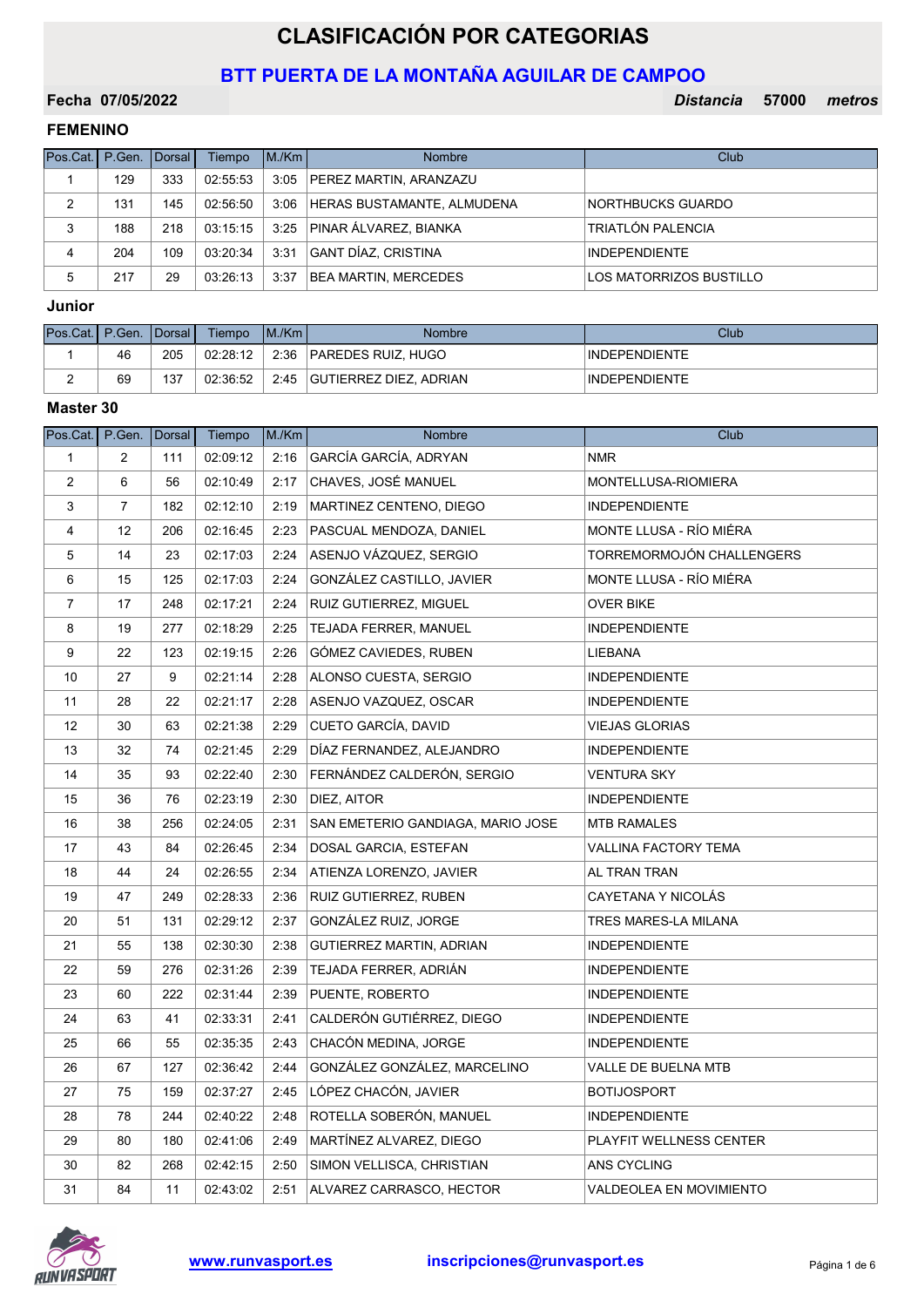| Pos.Cat. | P.Gen. | Dorsal | Tiempo   | M./Km | <b>Nombre</b>                   | Club                           |
|----------|--------|--------|----------|-------|---------------------------------|--------------------------------|
| 32       | 89     | 135    | 02:44:39 | 2:53  | <b>GUTIÉRREZ, ALBERTO</b>       | <b>INDEPENDIENTE</b>           |
| 33       | 93     | 141    | 02:46:26 | 2:55  | GUTIERREZ RUIZ, FRANCISCO       | <b>INDEPENDIENTE</b>           |
| 34       | 95     | 103    | 02:46:28 | 2:55  | FRANCO BARRIO, DAVID            | <b>HERRERA BTT</b>             |
| 35       | 101    | 12     | 02:47:36 | 2:56  | ÁLVAREZ GONZÁLEZ, ANDRÉS        | <b>BIKINEROS</b>               |
| 36       | 102    | 253    | 02:47:42 | 2:56  | SAIZ SAGARNA, CARLOS            | <b>VENTURA SKY</b>             |
| 37       | 106    | 133    | 02:50:58 | 2:59  | GONZÁLEZ VÉLEZ, MARIO           | TRIATLÓN AGUILARENSE - GULLÓN  |
| 38       | 110    | 275    | 02:52:10 | 3:01  | TARANILLA MANTILLA, SERGIO      | LOS REJOS                      |
| 39       | 111    | 119    | 02:52:13 | 3:01  | <b>GETE ESTÉBANEZ, RAÚL</b>     | <b>INDEPENDIENTE</b>           |
| 40       | 112    | 234    | 02:52:13 | 3:01  | RIEGO FERNÁNDEZ, EDUARDO        | <b>CC AGUILARENSE</b>          |
| 41       | 116    | 283    | 02:53:11 | 3:02  | VARGA LAGUNA, VICTOR            | C.D. BOTIJOSPORT               |
| 42       | 133    | 201    | 02:57:05 | 3:06  | ONTILLERA CORTES, SERGIO        | <b>CLUB DEL BARRO MTB</b>      |
| 43       | 138    | 208    | 02:59:41 | 3:09  | PERAL MARTÍN, ROBERTO           | <b>INDEPENDIENTE</b>           |
| 44       | 139    | 18     | 03:00:08 | 3:09  | APARICIO MALDONADO, ISMAEL      | BTT SALDAÑA                    |
| 45       | 140    | 144    | 03:00:14 | 3:09  | <b>GUZON NIETO, ADRIAN</b>      | <b>BOTIJOSPORT</b>             |
| 46       | 141    | 67     | 03:00:22 | 3:09  | DE LEON, EDUARDO                | <b>BOTIJOSPORT</b>             |
| 47       | 145    | 98     | 03:01:38 | 3:11  | <b>FERNANDEZ LERONES, PABLO</b> | CDC AGUILARENSE ALBERTO FERNAN |
| 48       | 146    | 126    | 03:02:22 | 3:11  | GONZÁLEZ GONZÁLEZ, JAVIER       | <b>INDEPENDIENTE</b>           |
| 49       | 149    | 53     | 03:02:47 | 3:12  | CASTRO VELÁZQUEZ, JORGE         | AL TRAN TRAN                   |
| 50       | 150    | 238    | 03:03:16 | 3:12  | RODRÍGUEZ RAMOS, ÓSCAR          | MTB OSORNO                     |
| 51       | 161    | 288    | 03:05:58 | 3:15  | VICENTE CABEZA, RODRIGO         | <b>INDEPENDIENTE</b>           |
| 52       | 165    | 250    | 03:09:19 | 3:19  | <b>RUIZ MERINO, DANIEL</b>      | <b>INDEPENDIENTE</b>           |
| 53       | 167    | 97     | 03:10:32 | 3:20  | FERNÁNDEZ GONZALEZ, RUBÉN       | <b>INDEPENDIENTE</b>           |
| 54       | 172    | 163    | 03:11:32 | 3:21  | MACHO BENITO, NESTOR            | <b>TRINKETES</b>               |
| 55       | 180    | 259    | 03:13:37 | 3:23  | SÁNCHEZ GARCÍA, DANIEL          | <b>TRINKETES</b>               |
| 56       | 183    | 86     | 03:14:46 | 3:25  | ESCUDERO CUBILLO, OSCAR         | <b>INDEPENDIENTE</b>           |
| 57       | 190    | 178    | 03:16:27 | 3:26  | MARTIN SANTOS, DAVID            | <b>INDEPENDIENTE</b>           |
| 58       | 192    | 87     | 03:16:39 | 3:27  | <b>ESCUDERO SAIZ, RAUL</b>      | INDEPENDIENTE                  |
| 59       | 197    | 273    | 03:17:58 | 3:28  | SUAZO PEINADOR, ANDRES          | INDEPENDIENTE                  |
| 60       | 202    | 71     | 03:20:12 | 3:30  | DIAZ, JOHNNY                    | <b>INDEPENDIENTE</b>           |
| 61       | 206    | 66     | 03:20:56 | 3:31  | DE LA TORRE LOPEZ, JAVIER       | <b>INDEPENDIENTE</b>           |
| 62       | 207    | 43     | 03:21:09 | 3:31  | CALVO ROJO, JULIO CÉSAR         | <b>INDEPENDIENTE</b>           |
| 63       | 235    | 200    | 03:31:54 | 3:43  | ONDICOL ACEBES, DANIEL          | <b>INDEPENDIENTE</b>           |
| 64       | 244    | 173    | 03:42:25 | 3:54  | MARCOS DE PRADO, ABEL           | <b>INDEPENDIENTE</b>           |
| 65       | 246    | 110    | 03:43:33 | 3:55  | <b>GARCIA BUEY, RODRIGO</b>     | <b>CC ABLOKE</b>               |
| 66       | 249    | 68     | 03:44:57 | 3:56  | DE RIOJA OTEO, VICTOR           | <b>BTT NAVALENO</b>            |
| 67       | 255    | 64     | 03:56:21 | 4:08  | DE LA FUENTE LUQUE, DANIEL      | <b>INDEPENDIENTE</b>           |
| 68       | 257    | 106    | 04:01:04 |       | 4:13   FUENTES CRESPO, IVÁN     | <b>INDEPENDIENTE</b>           |

| Pos.Cat.   P.Gen.   Dorsal |    |     | Tiempo   | M/Km | <b>Nombre</b>                     | Club                 |
|----------------------------|----|-----|----------|------|-----------------------------------|----------------------|
|                            |    | 96  | 02:09:08 |      | 2:15   FERNANDEZ GARRIDO, ROBERTO | <b>KRONOS BIKE</b>   |
| 2                          | 3  | 216 | 02:09:31 |      | 2:16   PEREZ SOTO, PEDRO          | ANS CYCLING          |
| 3                          | 4  | 272 | 02:09:51 | 2:16 | SOUSA VARONA, GORKA               | <b>CC ABLOKE</b>     |
| 4                          | 5  | 89  | 02:09:56 | 2:16 | EXPÓSITO FERNÁNDEZ, JOSÉ MANUEL   | <b>BEN 2010</b>      |
| 5                          | 8  | 164 | 02:13:06 | 2:20 | MACHO SERNA, JULIAN               | UNIDOS POR UN RETO   |
| 6                          | 9  | 175 | 02:13:20 | 2:20 | MAROTO MAESO, CESAR               | <b>UVA</b>           |
|                            | 10 | 79  | 02:16:37 | 2:23 | DIEZ RIERO, CARLOS                | <b>INDEPENDIENTE</b> |

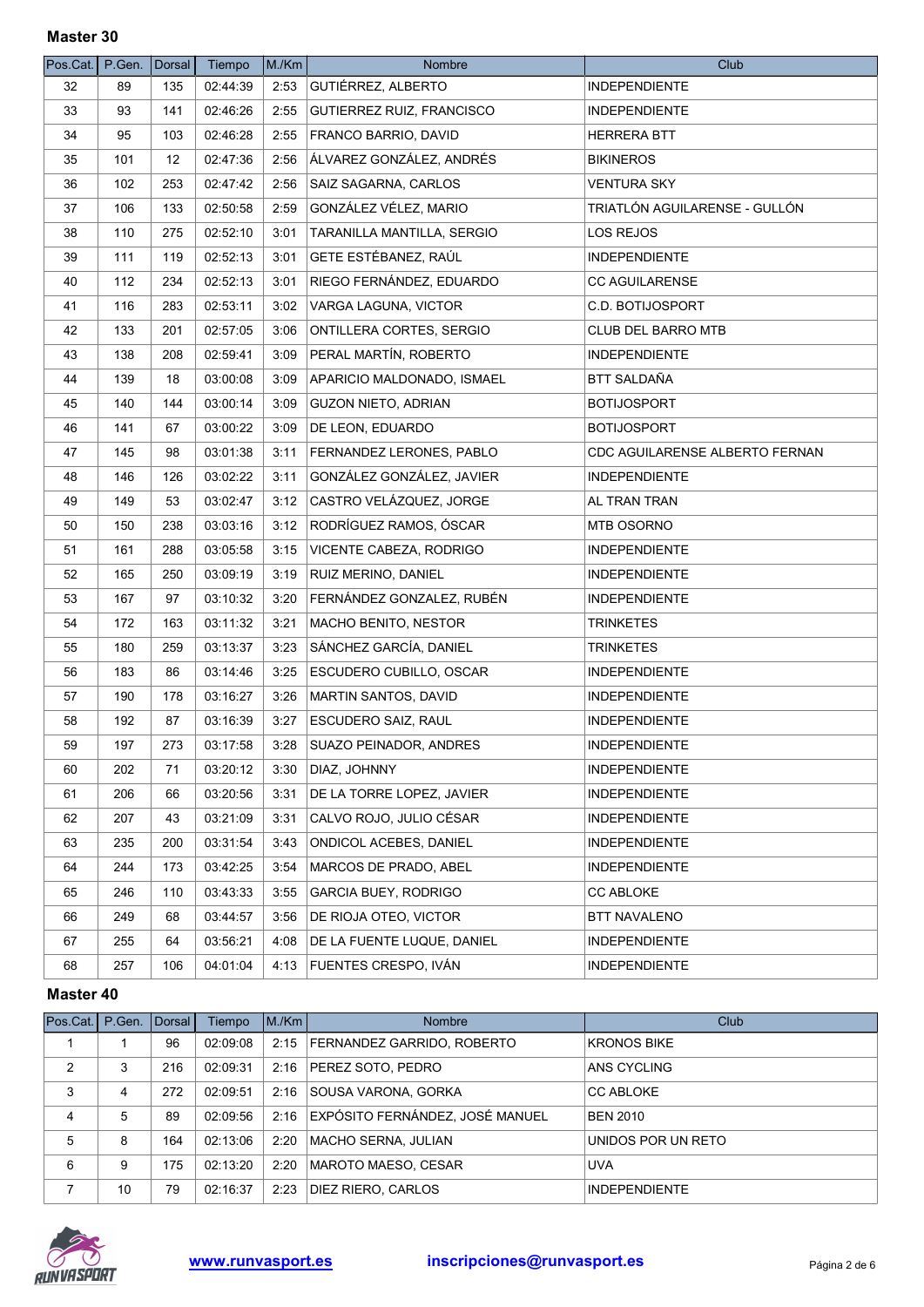| Pos.Cat.   P.Gen. |     | Dorsal | Tiempo   | M/Km | Nombre                                             | Club                           |
|-------------------|-----|--------|----------|------|----------------------------------------------------|--------------------------------|
| 8                 | 11  | 188    | 02:16:43 | 2:23 | MERINO ANGULO, NATXO                               | LOS MATORRIZOS-BUSTILLO        |
| 9                 | 13  | 95     | 02:16:59 | 2:24 | FERNÁNDEZ GAÑÁN, ROBERTO                           | PALENCIA BTT                   |
| 10                | 18  | 38     | 02:17:27 | 2:24 | CABADA LÓPEZ, IXAKA                                | CLUB CICLISTA CASTREÑO         |
| 11                | 20  | 100    | 02:18:42 | 2:26 | FERNÁNDEZ SARMIENTO, EMILIO                        | CLUB CICLISTA CAMPURRIANO      |
| 12                | 21  | 6      | 02:18:48 | 2:26 | ALBANO MARQUEZ, ENEKO                              | LOS MATORRIZOS BUSTILLO C.D    |
| 13                | 23  | 199    | 02:20:43 | 2:28 | OLAVARRÍA, JAVIER                                  | MTB TORRELAVEGA                |
| 14                | 24  | 187    | 02:20:43 | 2:28 | MENENDEZ FERNANDEZ, BERNARDO                       | <b>KXON</b>                    |
| 15                | 25  | 191    | 02:20:44 | 2:28 | MOLINA FERNANDEZ, CARLOS                           | <b>PLAYFIT WELLNESS CENTER</b> |
| 16                | 29  | 240    | 02:21:28 | 2:28 | ROJO RUIZ, ALBERTO                                 | <b>INDEPENDIENTE</b>           |
| 17                | 37  | 45     | 02:23:24 | 2:30 | CALVO SALAS, JORGE                                 | <b>INDEPENDIENTE</b>           |
| 18                | 39  | 177    | 02:24:37 | 2:32 | MARTÍN FUENTE, JUAN JOSÉ                           | <b>HERRERA BTT</b>             |
| 19                | 40  | 20     | 02:25:41 | 2:33 | ARCE ALVAREZ, ALEJANDRO                            | C.D. OZONO                     |
| 20                | 41  | 165    | 02:25:51 | 2:33 | MACÍAS BARANDA, JOSE LUIS                          | <b>INDEPENDIENTE</b>           |
| 21                | 49  | 181    | 02:29:01 | 2:36 | MARTÍNEZ CALDERÓN, CESAR                           | VALLE DE BUELNA                |
| 22                | 52  | 94     | 02:29:32 | 2:37 | FERNÁNDEZ CIRBIÁN, RODRIGO                         | <b>INDEPENDIENTE</b>           |
| 23                | 53  | 158    | 02:29:37 | 2:37 | LLORENTE FERNANDEZ, JORGE                          | <b>INDEPENDIENTE</b>           |
| 24                | 56  | 33     | 02:30:37 | 2:38 | <b>BLANCO CARRERA, RUBEN</b>                       | <b>INDEPENDIENTE</b>           |
| 25                | 57  | 60     | 02:30:38 | 2:38 | CORADA GONZÁLEZ, RICARDO                           | <b>INDEPENDIENTE</b>           |
| 26                | 58  | 146    | 02:30:57 | 2:38 | HERNANDEZ NUÑEZ, ANGEL                             | <b>INDEPENDIENTE</b>           |
| 27                | 65  | 245    | 02:35:09 | 2:43 | RUIZ, RODOLFO                                      | CLUB CICLISTA AGUILARENSE ALBE |
| 28                | 68  | 28     | 02:36:43 | 2:44 | BARRUETABEÑA FERNANDEZ, PEDRO JOSE                 | <b>INDEPENDIENTE</b>           |
| 29                | 70  | 14     | 02:36:55 | 2:45 | ANDRADA ARGUIMBAO, MARTIN                          | <b>INDEPENDIENTE</b>           |
| 30                | 72  | 210    | 02:37:13 | 2:45 | PEREZ BUEY, HECTOR                                 | <b>ABLOKE</b>                  |
| 31                | 73  | 169    | 02:37:15 | 2:45 | MANRIQUE PRADAS, RICARDO                           | <b>INDEPENDIENTE</b>           |
| 32                | 76  | 162    | 02:39:21 | 2:47 | LOPEZ MORENO, EMILIO                               | <b>INDEPENDIENTE</b>           |
| 33                | 79  | 112    | 02:40:41 | 2:49 | GARCÍA GARCÍA, RICARDO                             | <b>INDEPENDIENTE</b>           |
| 34                | 83  | 212    | 02:43:01 | 2:51 | PÉREZ GÓMEZ, DEMETRIO                              | <b>BOTIJOSPORT</b>             |
| 35                | 86  | 27     | 02:43:29 | 2:52 | <b>BARRIO GUARDO, JOSE MANUEL</b>                  | <b>INDEPENDIENTE</b>           |
|                   |     |        |          |      |                                                    | PEÑA CICLISTA ROBERTO SIERRA   |
| 36                | 87  | 290    | 02:43:48 | 2:52 | ZAMANILLO CHAVES, JESUS                            |                                |
| 37                | 88  | 39     | 02:44:26 | 2:53 | CABEZA LÓPEZ, CARLOS                               | MTB CERVERA DE PISUERGA        |
| 38                | 90  | 2      | 02:45:15 | 2:53 | AGUADO CALDERON, PEDRO                             | <b>INDEPENDIENTE</b>           |
| 39                | 91  | 136    | 02:45:18 | 2:54 | GUTIÉRREZ ARRAIZ, OLIVER                           | C.D. OZONO                     |
| 40                | 92  | 227    | 02:46:11 | 2:54 | RAMOS GUTIERREZ, JAVIER                            | <b>INDEPENDIENTE</b>           |
| 41                | 94  | 151    | 02:46:28 | 2:55 | IGLESIAS RODRIGUEZ, ISMAEL                         | <b>INDEPENDIENTE</b>           |
| 42                | 97  | 61     | 02:46:47 | 2:55 | CRESPO JUNQUERA, JUAN ROBERTO                      | <b>BICICLETEROS</b>            |
| 43                | 98  | 202    | 02:47:02 | 2:55 | ORTIZ DE ZÁRATE MARTÍN, MANUEL                     | <b>INDEPENDIENTE</b>           |
| 44                | 99  | 149    | 02:47:02 | 2:55 | HERRERO MANRIQUE, OSCAR                            | <b>BIKE RIDERS PALENCIA</b>    |
| 45                | 100 | 229    | 02:47:08 | 2:55 | RASINES, JOSÉ PABLO                                | <b>BTT LIERGANES</b>           |
| 46                | 103 | 148    | 02:48:33 | 2:57 | HERRERO MANRIQUE, EDUARDO                          | <b>BIKE RIDERS PALENCIA</b>    |
| 47                | 104 | 30     | 02:50:23 | 2:59 | BENÍTEZ ROJO, ANTONIO                              | <b>CAPARRINI</b>               |
| 48                | 113 | 19     | 02:52:29 | 3:01 | APARICIO PELAZ, EDUARDO                            | <b>INDEPENDIENTE</b>           |
| 49                | 115 | 57     | 02:53:08 | 3:02 | CIANCA, RAFAEL                                     | <b>INDEPENDIENTE</b>           |
| 50                | 117 | 77     | 02:53:21 | 3:02 | DÍEZ AEDO, JAVIER                                  | <b>INDEPENDIENTE</b>           |
| 51                | 118 | 5      | 02:53:21 | 3:02 | AHEDO AGUIRREBEITIA, MANUEL SANTIAGO INDEPENDIENTE |                                |
| 52                | 120 | 170    | 02:53:30 | 3:02 | MANZANO RODRIGUEZ, DAVID                           | <b>INDEPENDIENTE</b>           |
| 53                | 121 | 113    | 02:53:36 | 3:02 | <b>GARCIA HERRERA, ALEJO</b>                       | LOS ELECTRIKOS                 |
| 54                | 122 | 105    | 02:55:13 | 3:04 | <b>FUENTE RIOS, JOSÉ MANUEL</b>                    | <b>INDEPENDIENTE</b>           |

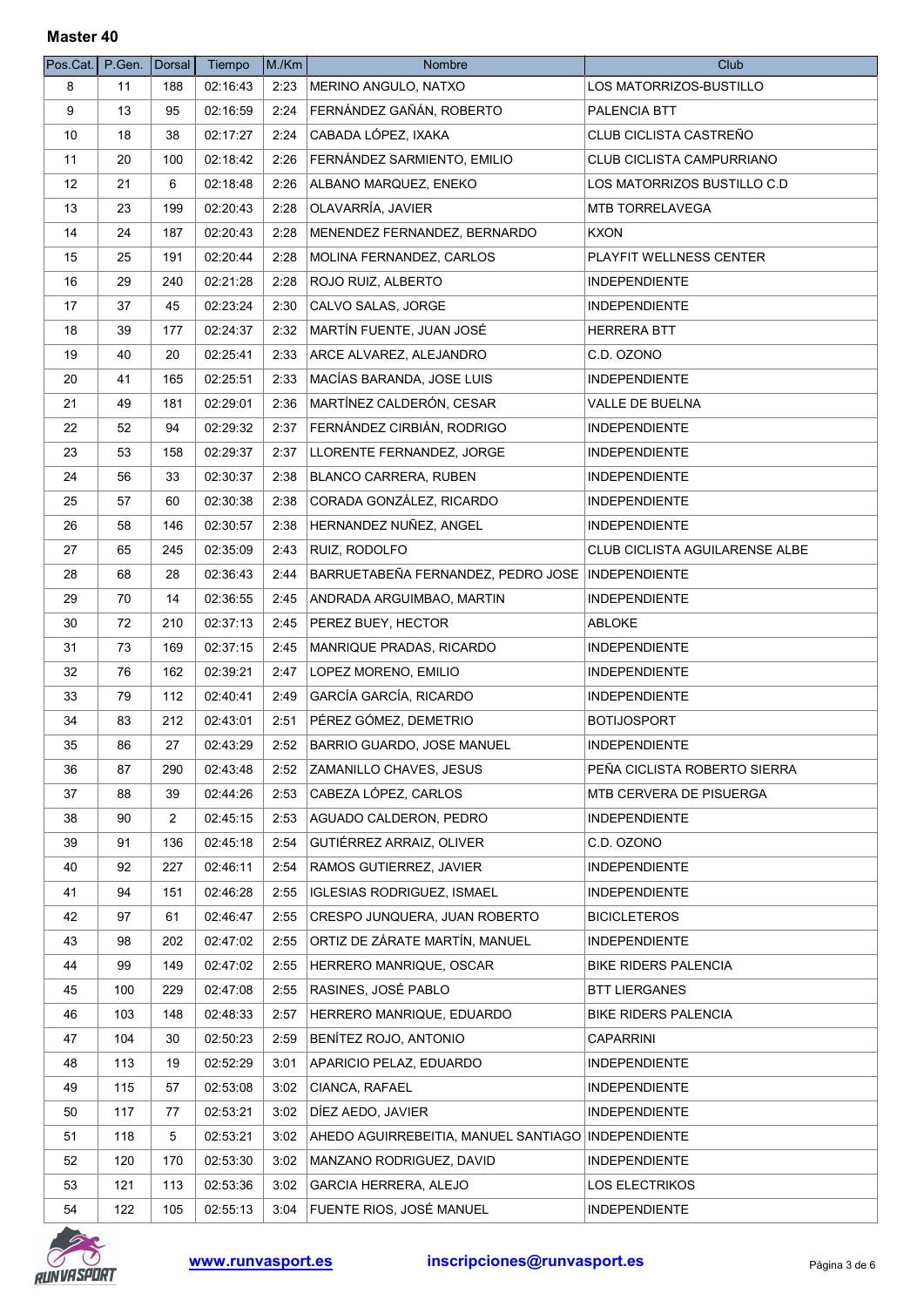| Pos.Cat.   P.Gen. |     | Dorsal | Tiempo   | M/Km | Nombre                             | Club                     |
|-------------------|-----|--------|----------|------|------------------------------------|--------------------------|
| 55                | 123 | 150    | 02:55:42 | 3:04 | IBÁÑEZ ALONSO, RUBÉN               | INDEPENDIENTE            |
| 56                | 124 | 50     | 02:55:42 | 3:04 | CANIVE MARTINEZ, SERGIO            | <b>MENABIKERS</b>        |
| 57                | 125 | 70     | 02:55:43 | 3:04 | DELGADO ARCOS, RODRIGO             | <b>RARO</b>              |
| 58                | 126 | 235    | 02:55:45 | 3:05 | <b>ROBLES, FRAN</b>                | <b>INDEPENDIENTE</b>     |
| 59                | 127 | 132    | 02:55:46 | 3:05 | GONZÁLEZ SARACHAGA, RUBEN          | <b>INDEPENDIENTE</b>     |
| 60                | 128 | 183    | 02:55:50 | 3:05 | MARTÍNEZ DÍEZ, JOSÉ ANTONIO        | <b>INDEPENDIENTE</b>     |
| 61                | 130 | 73     | 02:56:48 | 3:06 | DIAZ ALONSO, RAMIRO                | ROLDANAS COMPETICIÓN     |
| 62                | 134 | 195    | 02:58:05 | 3:07 | MUÑOZ LANDAZABAL, FELIX            | <b>INDEPENDIENTE</b>     |
| 63                | 135 | 91     | 02:58:37 | 3:08 | FERNÁNDEZ ALVAREZ, ABRAHAM         | <b>INDEPENDIENTE</b>     |
| 64                | 136 | 285    | 02:58:37 | 3:08 | VEGA CRIADO, EDUARDO               | <b>INDEPENDIENTE</b>     |
| 65                | 142 | 278    | 03:01:00 | 3:10 | <b>TOLLAR MARTINEZ, VICTOR</b>     | <b>INDEPENDIENTE</b>     |
| 66                | 144 | 62     | 03:01:17 | 3:10 | CUESTA GARCIA, EDUARDO             | <b>VINAPP</b>            |
| 67                | 151 | 232    | 03:03:44 | 3:13 | <b>REVUELTA SAINZ, ABEL</b>        | <b>INDEPENDIENTE</b>     |
| 68                | 153 | 81     | 03:04:18 | 3:14 | DIEZ SIMÓN, HUGO                   | <b>INDEPENDIENTE</b>     |
| 69                | 154 | 34     | 03:04:18 | 3:14 | BLANCO CASTRILLO, RODRIGO          | <b>IVECO BTT</b>         |
| 70                | 158 | 58     | 03:05:06 | 3:14 | COCHO, ALBERTO                     | <b>MTB CIGALES</b>       |
| 71                | 159 | 336    | 03:05:11 | 3:14 | MAROTO HERRERO, DAVID              | <b>INDEPENDIENTE</b>     |
| 72                | 160 | 174    | 03:05:16 | 3:15 | MARCOS PRIETO, ANGEL J             | <b>INDEPENDIENTE</b>     |
| 73                | 162 | 8      | 03:06:41 | 3:16 | ALONSO ALONSO, DANIEL              | <b>TRINKETES</b>         |
| 74                | 166 | 243    | 03:10:13 | 3:20 | ROLDAN ORTEGA, LUIS ANGEL          | <b>INDEPENDIENTE</b>     |
| 75                | 169 | 107    | 03:11:15 | 3:21 | FUENTES SANTAMARÍA, PEDRO FERNANDO | CLUB VALLE DE BUELNA MTB |
| 76                | 170 | 265    | 03:11:31 | 3:21 | SANZ ARCE, PEDRO LUIS              | RUNNING AGUILAR          |
| 77                | 171 | 264    | 03:11:32 | 3:21 | SANZ ARCE, FRANCISCO JAVIER        | <b>INDEPENDIENTE</b>     |
| 78                | 176 | 85     | 03:13:19 | 3:23 | ECHEVARRÍA INCERA, SERGIO          | C.C.TRETO                |
| 79                | 177 | 140    | 03:13:20 | 3:23 | GUTIÉRREZ RODRÍGUEZ, ADOLFO        | C.C.TRETO                |
| 80                | 178 | 197    | 03:13:24 | 3:23 | NAVAS ESCOBAR, JAVIER              | <b>INDEPENDIENTE</b>     |
| 81                | 179 | 154    | 03:13:31 | 3:23 | JUANES LLORENTE, RICARDO FELIX     | <b>VELOBUR</b>           |
| 82                | 182 | 271    | 03:13:53 | 3:24 | SORIANO GONZALEZ, JORDI            | <b>INDEPENDIENTE</b>     |
| 83                | 185 | 224    | 03:14:55 | 3:25 | QUINTANA GONZÁLEZ, SERGIO          | <b>INDEPENDIENTE</b>     |
| 84                | 186 | 213    | 03:14:56 | 3:25 | PEREZ HERNANDO, PABLO              | <b>INDEPENDIENTE</b>     |
| 85                | 187 | 184    | 03:15:05 | 3:25 | MARTINEZ PEREZ, HUGO               | <b>INDEPENDIENTE</b>     |
| 86                | 195 | 49     | 03:17:56 | 3:28 | CANAL FUENTE, FRANCISCO RENE       | <b>TRIATLON AGUILAR</b>  |
| 87                | 198 | 83     | 03:18:18 | 3:28 | DONIS PEREZ, ALFONSO               | TRINKETES MTB            |
| 88                | 199 | 176    | 03:18:39 | 3:29 | MARTÍN DUEÑAS, ABEL                | TRIATLÓN PALENCIA        |
| 89                | 200 | 230    | 03:18:59 | 3:29 | REJÓN GARCÍA, JORGE                | <b>INDEPENDIENTE</b>     |
| 90                | 203 | 118    | 03:20:24 | 3:30 | <b>GARRIDO LA FUENTE, DAVID</b>    | <b>INDEPENDIENTE</b>     |
| 91                | 205 | 220    | 03:20:34 | 3:31 | PRIETO JIMÉNEZ, IÑAKI              | <b>INDEPENDIENTE</b>     |
| 92                | 215 | 37     | 03:26:12 | 3:37 | <b>BRAVO ROBLES, JOSE IGNACIO</b>  | <b>INDEPENDIENTE</b>     |
| 93                | 223 | 17     | 03:26:49 | 3:37 | AÑIVARRO ANGUREN, IVAN             | VALLE DE BUELNA          |
| 94                | 232 | 255    | 03:31:02 | 3:42 | SALIDO MONÉS, JAVIER               | <b>INDEPENDIENTE</b>     |
| 95                | 238 | 280    | 03:37:28 | 3:48 | TORRE, FELIPE                      | <b>INDEPENDIENTE</b>     |
| 96                | 239 | 134    | 03:41:04 | 3:52 | GUERRERO GUERRERO, GUILLERMO       | <b>INDEPENDIENTE</b>     |
| 97                | 240 | 130    | 03:41:04 | 3:52 | GONZÁLEZ MARTÍNEZ, ÁNGEL           | <b>INDEPENDIENTE</b>     |
| 98                | 241 | 48     | 03:41:04 | 3:52 | CÁMARA PÉREZ, JESÚS MANUEL         | <b>INDEPENDIENTE</b>     |
| 99                | 243 | 102    | 03:42:24 | 3:54 | FOSSATI RODRIGUEZ, FRANCISCO JOSE  | <b>INDEPENDIENTE</b>     |
| 100               | 245 | 26     | 03:43:33 | 3:55 | <b>BARDON RUIZ, DANIEL</b>         | KOREAN CYCLES            |
| 101               | 247 | 116    | 03:43:59 | 3:55 | GARCÍA SEDANO, JUAN ANTONIO        | INDEPENDIENTE            |

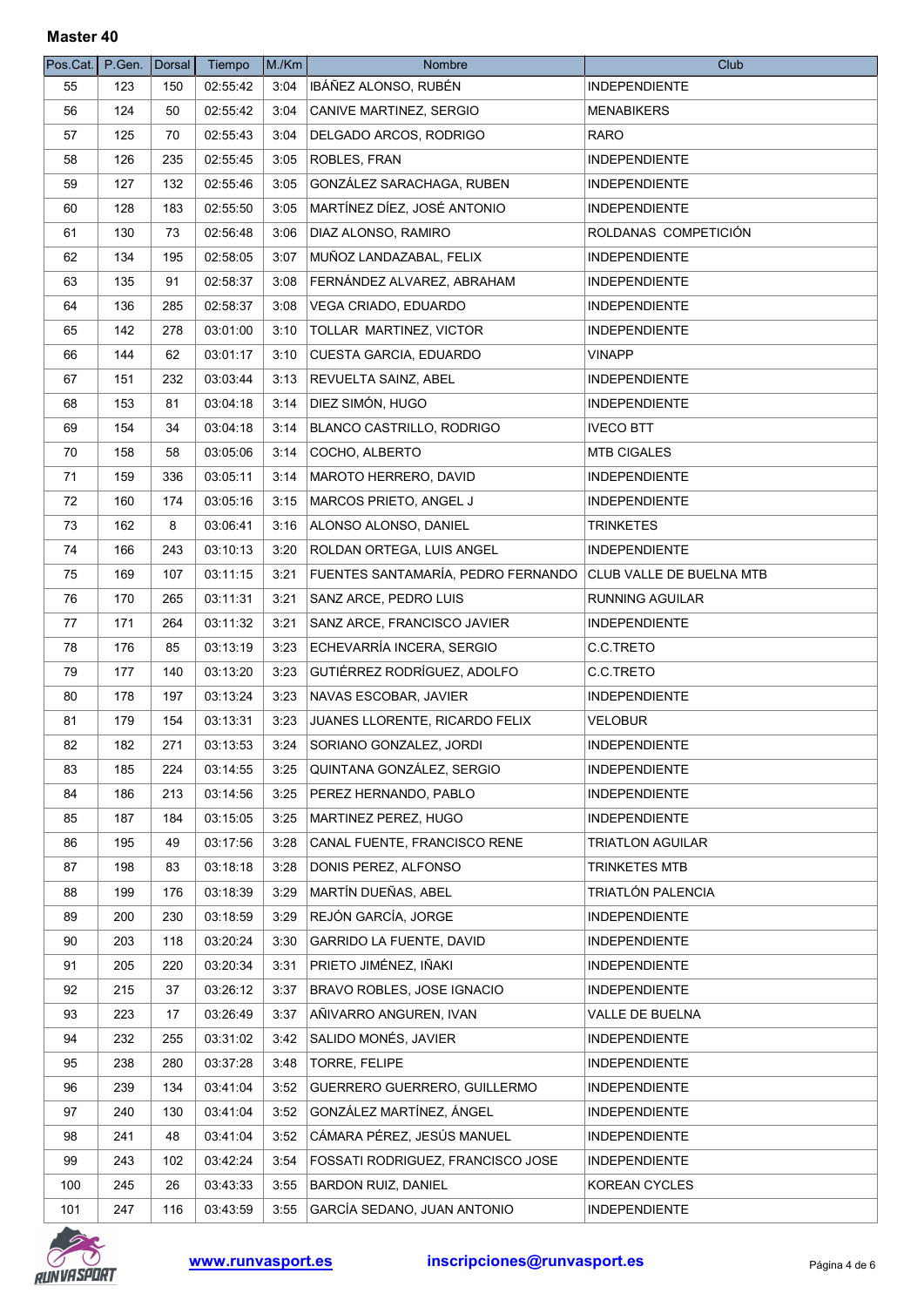| Pos.Cat.   P.Gen.   Dorsal I |     |     | Tiempo   | IM/Km | Nombre                               | Club                     |
|------------------------------|-----|-----|----------|-------|--------------------------------------|--------------------------|
| 102                          | 248 | 143 | 03:44:44 |       | 3:56 GUTIERREZ SANCHEZ, SERGIO       | <b>INDEPENDIENTE</b>     |
| 103                          | 252 | 179 | 03:48:54 |       | 4:00   MARTÍN VILLAMAÑAN, RUBÉN      | SENDERETE VENTA DE BAÑOS |
| 104                          | 253 | 152 | 03:51:48 | 4:04  | <b>ISLA PALACIOS, RICARDO</b>        | <b>INDEPENDIENTE</b>     |
| 105                          | 256 | 157 | 04:01:03 |       | 4:13   LERONES MARTINEZ, ANGEL JESUS | <b>INDEPENDIENTE</b>     |

| $Pos$ Cat.     | P.Gen. | <b>Dorsal</b> | Tiempo   | M./Km | Nombre                            | Club                       |
|----------------|--------|---------------|----------|-------|-----------------------------------|----------------------------|
| $\mathbf{1}$   | 33     | 10            | 02:22:20 | 2:29  | ALONSO TARREGA, VICENTE           | PLAYFIT WELLNESS CENTER    |
| $\overline{2}$ | 42     | 239           | 02:26:18 | 2:34  | RODRIGUEZDIEZ, FRANCISCO JAVIER   | <b>INDEPENDIENTE</b>       |
| 3              | 50     | 211           | 02:29:06 | 2:36  | PEREZ GARCIA, OSCARMAN            | <b>INDEPENDIENTE</b>       |
| $\overline{4}$ | 61     | 284           | 02:32:28 | 2:40  | VAZQUEZ ELORRIAGA, JOSEBA         | LOS MATORRIZOS BUSTILLO    |
| 5              | 62     | 217           | 02:32:42 | 2:40  | PERNAS, AGUSTIN                   | <b>INDEPENDIENTE</b>       |
| 6              | 71     | 128           | 02:37:01 | 2:45  | GONZÁLEZ GUARDIA, MANUEL          | <b>LOS PRIMOS MTB</b>      |
| 7              | 81     | 334           | 02:41:09 | 2:49  | SALAZAR ARAGON, ALFONSO           |                            |
| 8              | 85     | 186           | 02:43:13 | 2:51  | MENDEZ HUERGA, LUIS MARIA         | <b>INDEPENDIENTE</b>       |
| 9              | 96     | 31            | 02:46:35 | 2:55  | BENITO BARRIUSO, LUIS CARLOS      | CLUB VALLE DE BUELNA MTB   |
| 10             | 105    | 233           | 02:50:36 | 2:59  | RIEGO CUEVA, MARIANO              | <b>CC AGUILARENSE</b>      |
| 11             | 107    | 13            | 02:51:04 | 3:00  | ALVAREZ LAVIN, MARCOS             | BTT LA ROBLEDA             |
| 12             | 108    | 247           | 02:51:10 | 3:00  | RUIZ GÓMEZ, JOSÉ                  | <b>INDEPENDIENTE</b>       |
| 13             | 109    | 207           | 02:51:14 | 3:00  | PASTOR SAN EMETERIO, JOSÉ ANTONIO | <b>DUGAN</b>               |
| 14             | 114    | 260           | 02:53:04 | 3:02  | <b>SANCHEZ MESONES, MARIO</b>     | <b>BTT LA ROBLEDA</b>      |
| 15             | 132    | 44            | 02:57:01 | 3:06  | CALVO RUIZ, JOSE FRANCISCO        | <b>INDEPENDIENTE</b>       |
| 16             | 137    | 54            | 02:59:32 | 3:08  | CENTENO FRUTOS, ANTONIO JOSE      | C.CDRAIF                   |
| 17             | 147    | 171           | 03:02:34 | 3:12  | MARCILLA FERNÁNDEZ, ROBERTO       | <b>BTT VACCEOS</b>         |
| 18             | 148    | 46            | 03:02:44 | 3:12  | CALVO SÁNCHEZ, JOSE ALBERTO       | AL TRAN TRAN               |
| 19             | 152    | 251           | 03:04:02 | 3:13  | <b>RUIZ RUIZ, ARMANDO</b>         | <b>LOS ELECTRIKOS</b>      |
| 20             | 155    | 155           | 03:04:28 | 3:14  | LAMO SANCHEZ, JOSE LUIS           | <b>INDEPENDIENTE</b>       |
| 21             | 156    | 287           | 03:04:29 | 3:14  | VIAÑA GOMEZ, MIGUEL ANGEK         | <b>INDEPENDIENTE</b>       |
| 22             | 157    | 192           | 03:05:04 | 3:14  | MORAL DIAZ, VENANCIO              | VALDEOLEA EN MOVIMIENTO    |
| 23             | 163    | 215           | 03:06:43 | 3:16  | PÉREZ ROLDÁN, FERNANDO            | <b>INDEPENDIENTE</b>       |
| 24             | 164    | 226           | 03:08:25 | 3:18  | <b>RAMOS ANTOLIN, LUIS</b>        | <b>BICICLETEROS</b>        |
| 25             | 168    | 269           | 03:10:49 | 3:20  | SOMOHANO MAROTIAS, LUIS           | <b>INDEPENDIENTE</b>       |
| 26             | 175    | 32            | 03:13:19 | 3:23  | BERRIRE DONOSTI, JUAN JOSE        | <b>CLUB CICLISTA TRETO</b> |
| 27             | 181    | 289           | 03:13:47 | 3:23  | YUDEGO DIEZ, RAUL                 | <b>RARO</b>                |
| 28             | 184    | 25            | 03:14:50 | 3:25  | AZNAR AVILA, ALVARO               | <b>INDEPENDIENTE</b>       |
| 29             | 189    | 147           | 03:16:10 | 3:26  | HERRERO GIL, FEDERICO             | CDCA LBERTO FERNÁNDEZ      |
| 30             | 193    | 40            | 03:17:23 | 3:27  | CAGIGAS DIAZ, JULIO               | <b>INDEPENDIENTE</b>       |
| 31             | 194    | 7             | 03:17:52 | 3:28  | ALLENDE RIOS, ROBERTO             | <b>INDEPENDIENTE</b>       |
| 32             | 196    | 15            | 03:17:58 | 3:28  | ANTOLÍN BLANCO, ALEJANDRO         | <b>INDEPENDIENTE</b>       |
| 33             | 201    | 72            | 03:20:11 | 3:30  | DIAZ, MIGUEL                      | <b>INDEPENDIENTE</b>       |
| 34             | 208    | 172           | 03:21:18 | 3:31  | MARCOS ARAGÓN, ALBERTO            | <b>INDEPENDIENTE</b>       |
| 35             | 209    | 47            | 03:21:18 | 3:31  | CALVO VICARIO, ANTONIO            | BICICLETEROS-TRAILEROS     |
| 36             | 210    | 124           | 03:23:56 | 3:34  | GONZÁLEZ ARGUMOSA, JOSE MANUEL    | <b>BTT VILLAESCUSA</b>     |
| 37             | 211    | 214           | 03:24:30 | 3:35  | PEREZ PÉREZ, PERO ANTONIO         | AL TRAN TRAN               |
| 38             | 212    | 114           | 03:24:55 | 3:35  | GARCÍA MARCOS, SERGIO             | <b>INDEPENDIENTE</b>       |
| 39             | 213    | $\mathbf{1}$  | 03:24:57 | 3:35  | ADÁN COLLAZOS, ISIDRO             | <b>IMPOSIBLE DE QUEDAR</b> |
| 40             | 214    | 78            | 03:26:01 | 3:36  | DIEZ BLANCO, JOSE MIGUEL          | <b>INDEPENDIENTE</b>       |